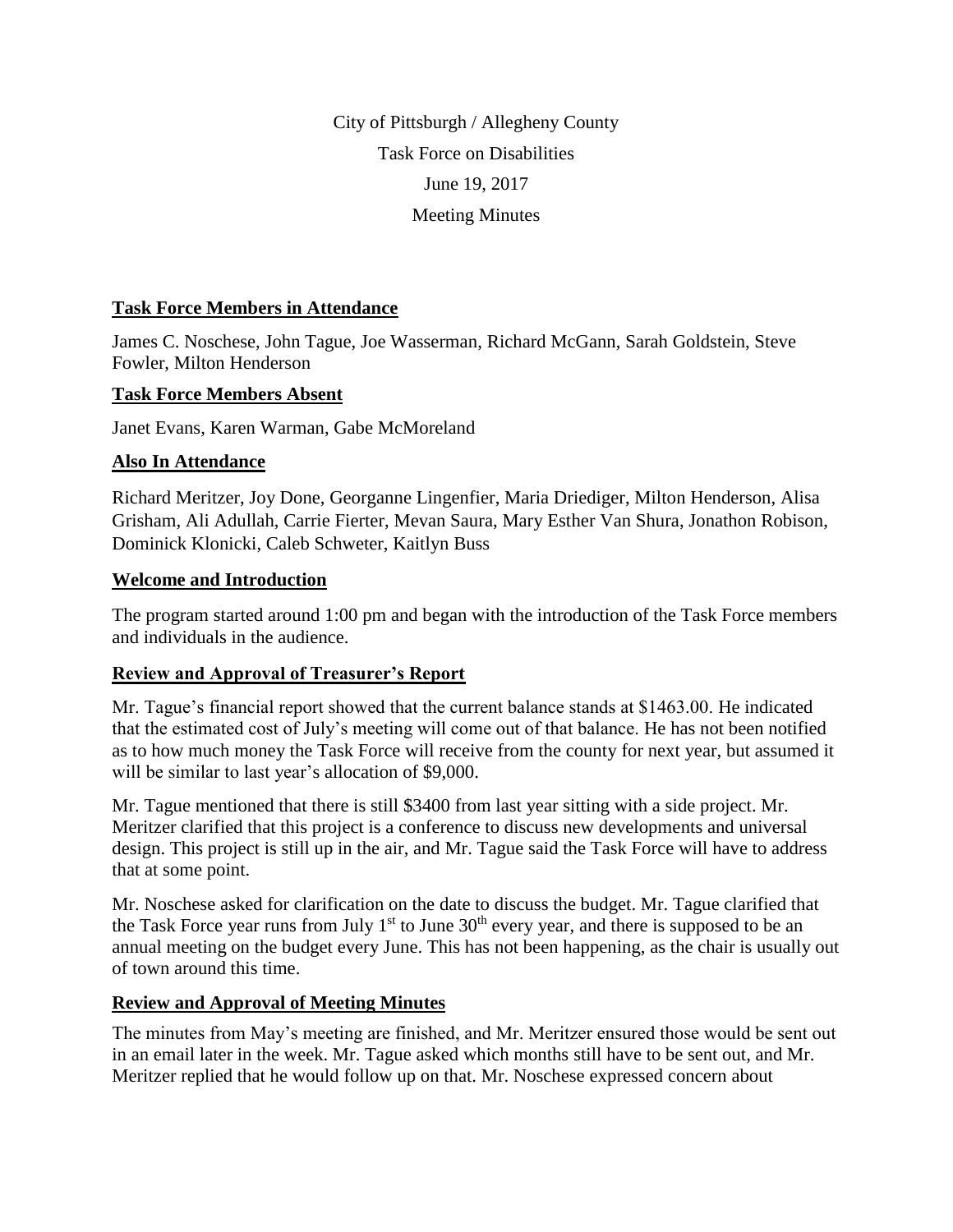continuing to put off minutes, and it was decided that the minutes would be prepared for the next meeting.

## **Welcome of New Members**

Mr. Fowler introduced himself and said he is looking forward to working on the committee.

Mr. Tague stated that Cori Frazier will be inducted as soon as they receive the signature from the county executive, and hoped that the Task Force could welcome Cori Frazier at the July meeting.

Mr. Noschese received a letter from Sarah Goldstein expressing her resignation and gratitude to the Task Force.

## **Report from TIRES Conference**

Joy Dore introduced herself, and recalled her experience at the May 25<sup>th</sup> TIRES (Transportation Information Research Education Services) Conference at the Human Engineering Research Laboratory. She gave an overview of the speakers she witnessed.

She was asked to clarify the issue involving a lack of sidewalks in certain areas. She described the shuttle service and explained that people can call a number and request a shuttle to areas where buses don't go/areas where there are no sidewalks. She clarified that there is a \$0.25 oneway cost to use the shuttle.

Mr. Noschese asked what requirements are necessary to be eligible for the \$0.25 shuttle ride. Ms. Dore explained that it is to be used for employment purposes – describing it as an at-demand shuttle to take you to your job in cases where the bus does not go all the way to the destination. The shuttle runs from 6am until midnight, seven days a week. She will forward the website and information to Mr. Meritzer.

## **Annual Meeting**

As chair of the committee to elect new officers, Mr. Tague mentioned that the election of new officers will take place at the Annual Meeting. Currently there are four candidates to be considered. He indicated that Annual Meetings are typically around three hours in length, and asked the Task Force for their opinions in arranging this year's meeting.

Mr. Meritzer confirmed that with enough notice, the Task Force could reserve the usual meeting room for a Saturday, and affirmed that refreshments would be allowed. He recalled two viable options for the annual meeting: a 3 hour meeting interspersed with administrative activities, or a 3 hour meeting in which the first hour would be strictly for administrative business. Mr. Wasserman asked whether the room could be held at noon on Monday, 7/17, and Mr. Meritzer confirmed that it could happen with enough time to set up/tear down.

Mr. Noschese was concerned about the lack of an agenda for the Annual Meeting. Mr. Tague agreed that it would be beneficial to get the administrative tasks done within the first hour, as this is of less interest to the public. Mr. Tague then asked what the second part of the meeting would be about. Mr. Wasserman stated that there could then be a discussion about future tasks, including the previously-mentioned universal design side project. He also suggested that someone from Public Works attend to discuss sidewalk issues, and Mr. Tague added that it would be difficult to get someone from Public Works on a Saturday.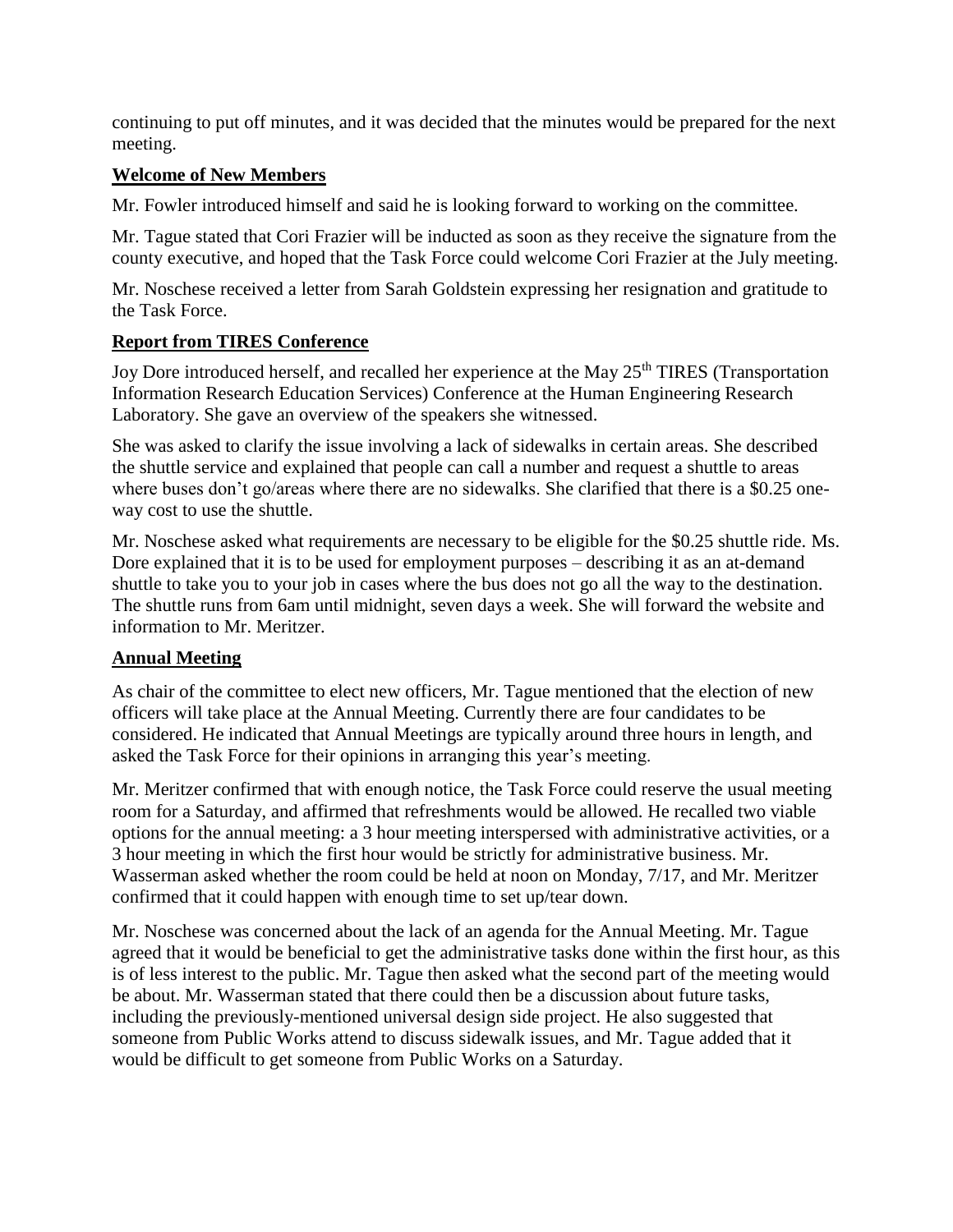Mr. Meritzer mentioned that in the past, a central topic of interest within the community was decided upon to bring people to the meeting and stir public interest. He expressed the concern of advertising a meeting without a clear reason for people to attend.

The discussion on a topic for the annual meeting was opened up to the audience. Jonathon Robison suggested the BRT proposal and its issues concerning the disability community.

Alisa Grisham informed him that a private meeting had been set up with the Mayor and County Executive to address the BRT proposal, which could render the topic moot. Ms. Grisham stressed that this meeting is an incredibly private affair, and that it would be near impossible to send a representative.

Ms. Dore suggested another topic for the Annual Meeting: discussing the two services in Monroeville that are competing for the state grant to serve Allegheny County. She stated that a lot of people don't know what services they offer, and that it would be beneficial to inform the community.

Mary Esther Van Shura suggested that the Task Force wait until the July meeting to identify a topic, as many of the issues referenced thus far were too complex to understand and organize in under a month. She recommended that the Task Force keep the July meeting as is, and use that meeting as an agenda-setting meeting for August (or for whenever the Annual Meeting would take place). Mr. Tague recalled that the Annual Meeting is typically supposed to be held in June, and agreed with her that it would be difficult to have a topic prepared for July.

Mr. McGann expressed the hope to address new things at the Annual Meeting, and agreed that waiting a month would be beneficial to research and identify what is going on. Mr. Noschese concurred and stated the need to hear an update from Dawn Smidga and the County.

Mr. Fowler motioned to make decisions surrounding the Annual Meeting at the July meeting. Mr. Noschese called for any discussion. Mr. Tague asked if the July meeting would officially set a date for the Annual Meeting, and Mr. Meritzer asked for clarification on July meeting's agenda. Mr. Fowler responded that the first priority is to set a date for the Annual Meeting. He clarified that the July Meeting will be a regular meeting, but with the sole agenda item being planning for the Annual Meeting.

Mr. Tague reminded the Task Force that there is a budget to approve and officers to elect, and asked when this would take place. He stated the budget could easily be approved in July. Mr. Henderson suggested a committee be formed to decide a topic for the Annual Meeting, as this should be top priority. The Task Force reviewed the topics brought up thus far.

Mr. Noschese restated the proposed motion: to have next month's meeting to discuss the Annual Meeting agenda. He called for a vote, and the motion carried.

## **New Vacancies**

Mr. Tague reminded the Task Force that Sarah Goldstein, Aurelia Carter, and Gabe McMoreland are stepping down. Steve Fowler, Cori Frazier, and Alisa Grisham will be filling those vacancies. Mr. Tague confirmed that they received the letter from the Mayor confirming Mr. Fowler's appointment. He stated that there are ten remaining people interested in being interviewed.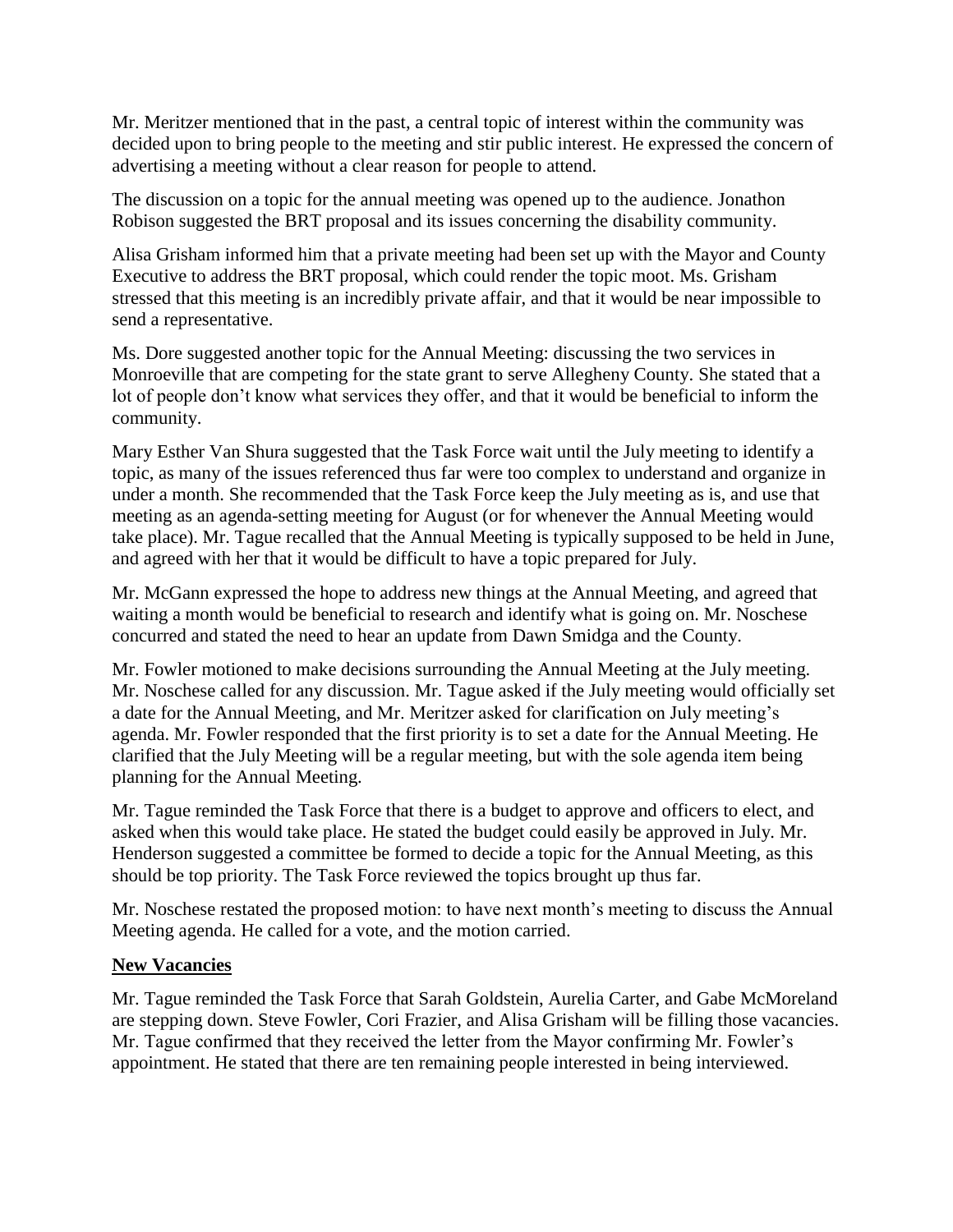Mr. Meritzer noted that there are two additional vacancies to still be filled. Mr. Tague asked the Task Force whether they wanted to review the existing list of ten names, or send out another notice to the public. Mr. Fowler stated that he would prefer to review the names on file, and asked whether credentials were available. Mr. Meritzer confirmed that their resumes are all on file. Mr. Fowler volunteered to join the nominating committee, and Mr. Tague told Mr. Fowler to let Mr. O'Hanlon know.

Mr. Meritzer expressed the concern of maintaining a cross-disability focus, and noted that Aurelia Carter leaving the Task Force meant the lack of a parent of a child with a disability. Mr. Fowler knew some possibly parent candidates, and will follow up on those names.

Mary Esther Van Shura indicated the need to specify the terms of Task Force member appointments. She asked that this issue be resolved when administrative issues are dealt with at a future meeting. Mr. Meritzer responded that Task Force terms are coterminous with the Mayor's office, according to the Task Force bylaws. Mr. Tague expressed concern at this set-up, illustrating that Mr. Fowler's appointment is affected by the Mayor's potential re-election.

Mr. McGann brought up the issue of how the County approves appointments. Mr. Noschese said that he has never seen the bylaws, and Mr. Meritzer agreed to email the bylaws to all Task Force members.

Mr. Tague noted that technically, no one currently on the Task Force was reappointed by official letter from the Mayor or County Executive. He emphasized the need to revisit the term rules and limitations. He then expressed his idea to transition to independent, four year terms with reinstallation per the Mayor's approval. It is clear that this is an issue to be addressed by the Task Force in coming months.

Mr. Robison stated that in most cases, the bylaws address whether a member serves a term until a successor is appointed. Mr. Tague responded that the Task Force bylaws do not address that continuity, and agreed that it was an important thing to consider. Mr. Tague brought up the idea of a facilitated Task Force session to bring new members on board and address the administrative clean-up to be done, and asked Mr. Noschese to talk to Mr. O'Hanlon to potentially organize such a meeting. Mr. Noschese agreed to work with Mr. O'Hanlon on this situation.

# **Vox Pop**

Ms. Grisham encouraged Task Force and audience members to attend the  $27<sup>th</sup>$  ADA Anniversary Rally on July  $26<sup>th</sup>$ , and said that she and Mr. Meritzer would follow up with emails containing more information on the event and also the networking event the night before.

Mr. Robison brought up the upcoming public hearings on the BRT plans and mentioned the upcoming Allegheny County Transit Council election this upcoming Wednesday at 5:30pm. Mr. Tague recalled previous discussion of a small, private meeting with the Mayor and the County Executive about the BRT plans. He indicated that this is a wait-and-see type situation to see what comes of that meeting.

Ms. Dore encouraged people to attend the BRT public hearings to express their opinions. Mr. Fowler clarified that these hearings will be taking place in different neighborhoods, and therefore they will be dealing with transit specific to those individual communities.